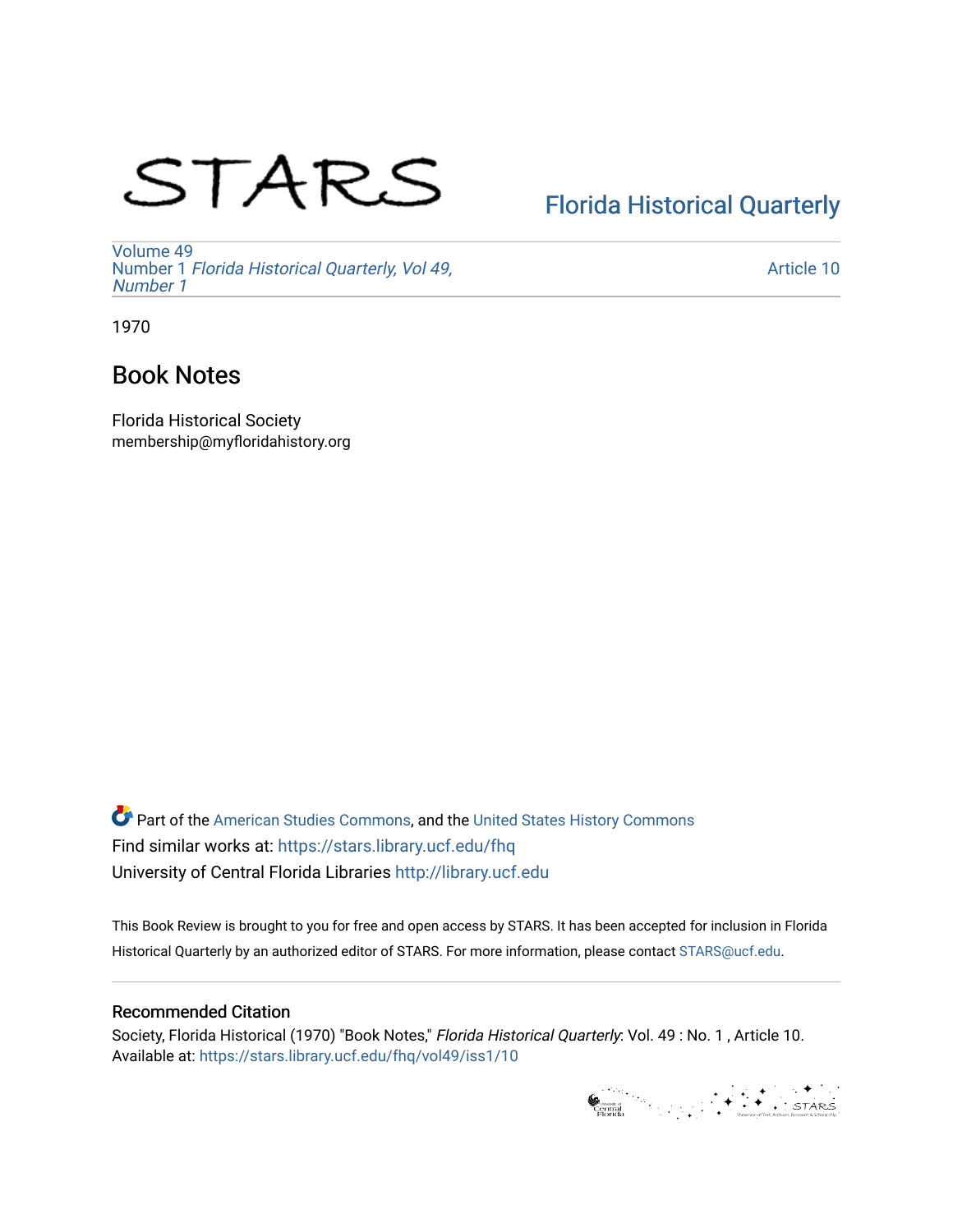## BOOK NOTES

In the spring of 1969 Elba Wilson Carswell of Chipley, Florida, published a series of feature articles in the *Pensacola Journal* which traced in detail Jackson's route through Florida during the First Seminole War (March 9 - June 1, 1818). Mr. Carswell's articles appeared now as a monograph entitled *Onto Pensacola: Retracing the Trail Andrew Jackson Once Blazed Across West Florida.*

*Florida: The Strange and the Curious* is a picture-book filled with an odd and varied assortment of Florida facts and folklore. The artist-author is Lloyd Turner Nightingale of Lauderdale-By-The-Sea. Published by Vantage Press, New York, the book sells for \$3.95.

*Seaboard Air Line Railway: Steamboats, Locomotives and History,* by Richard E. Prince, is a handsome book covering the history of the Seaboard, its various predecessors, and its subsidiary lines. Included are the stories of the Florida Central & Peninsular and the Georgia and Alabama which have played such important roles in southern transportation. The Seaboard's history prior to 1900 and its reorganization by John Skelton Williams is also detailed. The many photographs add to the book's value. It can be ordered from Mr. Prince, 8909 Broadmoor Drive, Omaha, Nebraska 68114; it sells for \$14.50. A revised edition of Prince's volume on Louiville and Nashville steam locomotives is available for \$12.50.

*Florida Sand: Original Songs and Stories of Florida* by Will McLean may be ordered from the author, 544 West Central Boulevard, Orlando, Florida 32801. It sells for \$3.50. A native of Chipley, Florida, Mr. McLean has composed some 1,400 songs and stories and has given many concerts throughout the state. Audio reproductions of his songs are available on tape recordings.

The Third Library History Seminar was held at Florida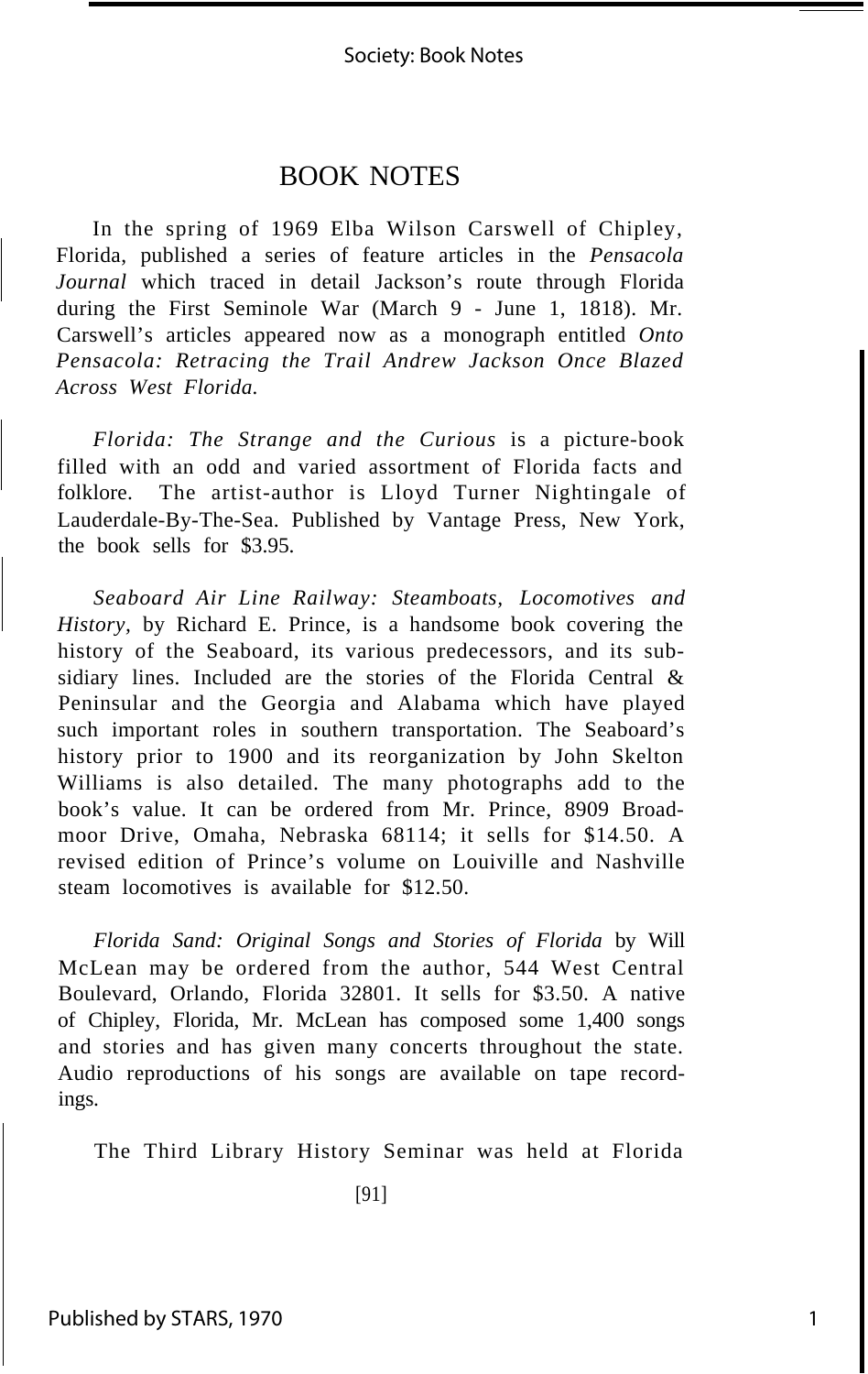### 92 FLORIDA HISTORICAL QUARTERLY

State University in February 1968. Professors Martha Jane K. Zachert from the University's School of Library Science, and Richard A. Bartlett of the Department of History directed the seminar. The *Proceedings* have been published in a handsome volume, which sells for \$7.00. It can be ordered from the *Journal of Library History,* School of Library Science, Florida State University, Tallahassee, Florida 32306.

History has largely ignored the important role that blacks have played in the development of the American frontier. J. Norman Heard in *The Black Frontiersman: Adventures of Negroes Among American Indians, 1528* - *1918* describes some of these activities. Of particular interest to Floridians, is the story of Briton Hammon, the Massachusetts slave who was working on a sloop that went aground in 1748 on a reef off the Florida coast. Luis Pacheco (Louis Fatio) was born on a plantation at New Switzerland near Jacksonville. His story, as told in Mr. Heard's book, derives from an account published in the Jacksonville *Florida Times-Union,* October 1872. This book is published by John Day Company, New York; it lists for \$3.95.

The Fort Frederica Association, in cooperation with Fort Frederica National Monument on St. Simons Island, Georgia, has published *Frederica: Colonial Fort and Town, Its Place in History* by Trevor R. Reese. This attractively illustrated pamphlet sells for \$2.00. It is the story of Frederica from the time of its establishment in 1736 as a defense point against Spanish Florida until the celebration in 1942 of the 200th anniversary of the Battle of Bloody Marsh.

Approximately half of Charles P. Cullop's *Confederate Propaganda in Europe 1861* - *1865* (University of Miami Press, 1969), deals with the activities of Henry Hotze, who was ultimately in charge of all Confederate propaganda in Europe. Hotze, an energetic, Swiss-born Alabamian, concentrated his efforts in England where he edited his weekly *Index.* Edwin de Leon's activities in France and James Spence's efforts to combat Federal recruiting in Ireland and Germany are also discussed. Professor Cullop in his book has made a significant contribution to Civil War bibliography. The volume sells for \$6.95.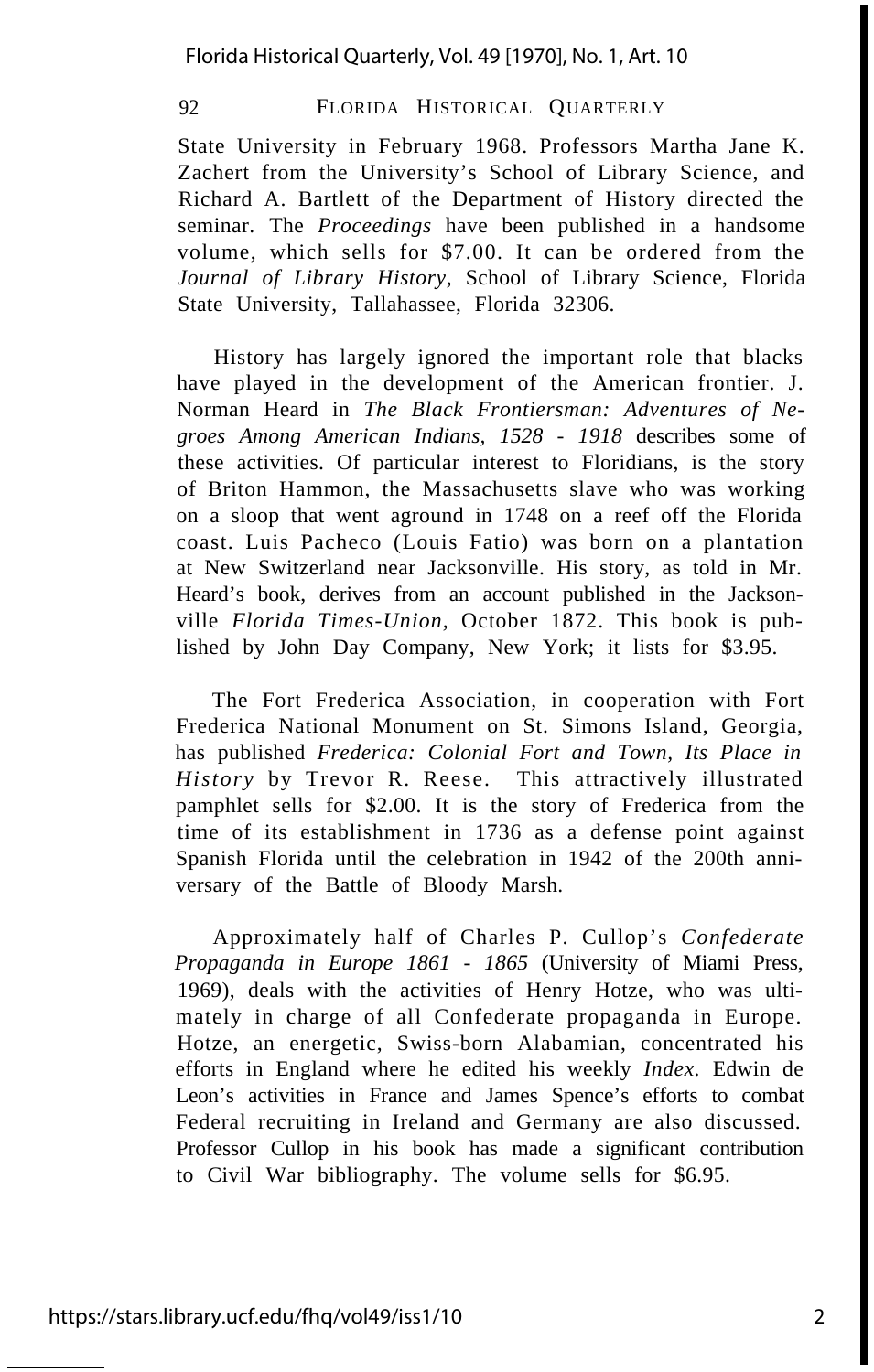#### BOOK NOTES 93

A new translation by Richard Switzer of Charteaubriand's *Travels in America* has been published by the University of Knetucky Press, Lexington. Chateaubriand's travels supposedly took him from Baltimore up through Philadelphia and Albany to Niagara Falls; then south to Pittsburgh, down the Ohio and Mississippi rivers into Florida; and then north by way of the Carolinas to Philadelphia. Whether he ever really traveled through this vast area and visited Florida or whether he secured his information from contemporary accounts is a matter that has been debated by historians and scholars for more than a hundred years. Regardless, it is a fascinating account. *Travels in America* sells for \$7.95.

The South Carolina Tricentennial Commission has published four more of its Tricentennial booklets. *The Partisan War: the South Carolina Campaign of 1780 - 1782,* by Russell F. Weigley, examines the guerrilla activity during the later years of the Revolution. *Colonial Forts of South Carolina, 1670* - *1775,* by Larry E. Ivers, describes the southern colonial frontier and shows why garrisons and fortifications were needed to protect Charles Town and the exposed settlements and plantations against possible attack by Indians and the Spanish operating out of Florida. *The First Village and Settlement at Charles Town, 1670-1680,* by Joseph I. Waring, traces the unsuccessful efforts of the Spanish and French to establish colonies along the South Carolina coast and the successful landing of the English expedition from Barbados in 1670. *"A Most Important Epocha," the Coming of the Revolution in South Carolina,* by Robert M. Weir, traces the events from the Stamp Act crisis of 1765 until August 5, 1776, when America independence was proclaimed in Charles Town.

*The Journal of Sauvole,* translated and edited by Jay Higginbotham, is a compilation of the letters and reports to the French Minister of the Marine. It covers a period beginning in May 1699, following the departure of Iberville for France, to August 1701, just a few days before Sauvole's death. Only portions of these important manuscripts have heretofore been translated and published. The book is available from Duvall's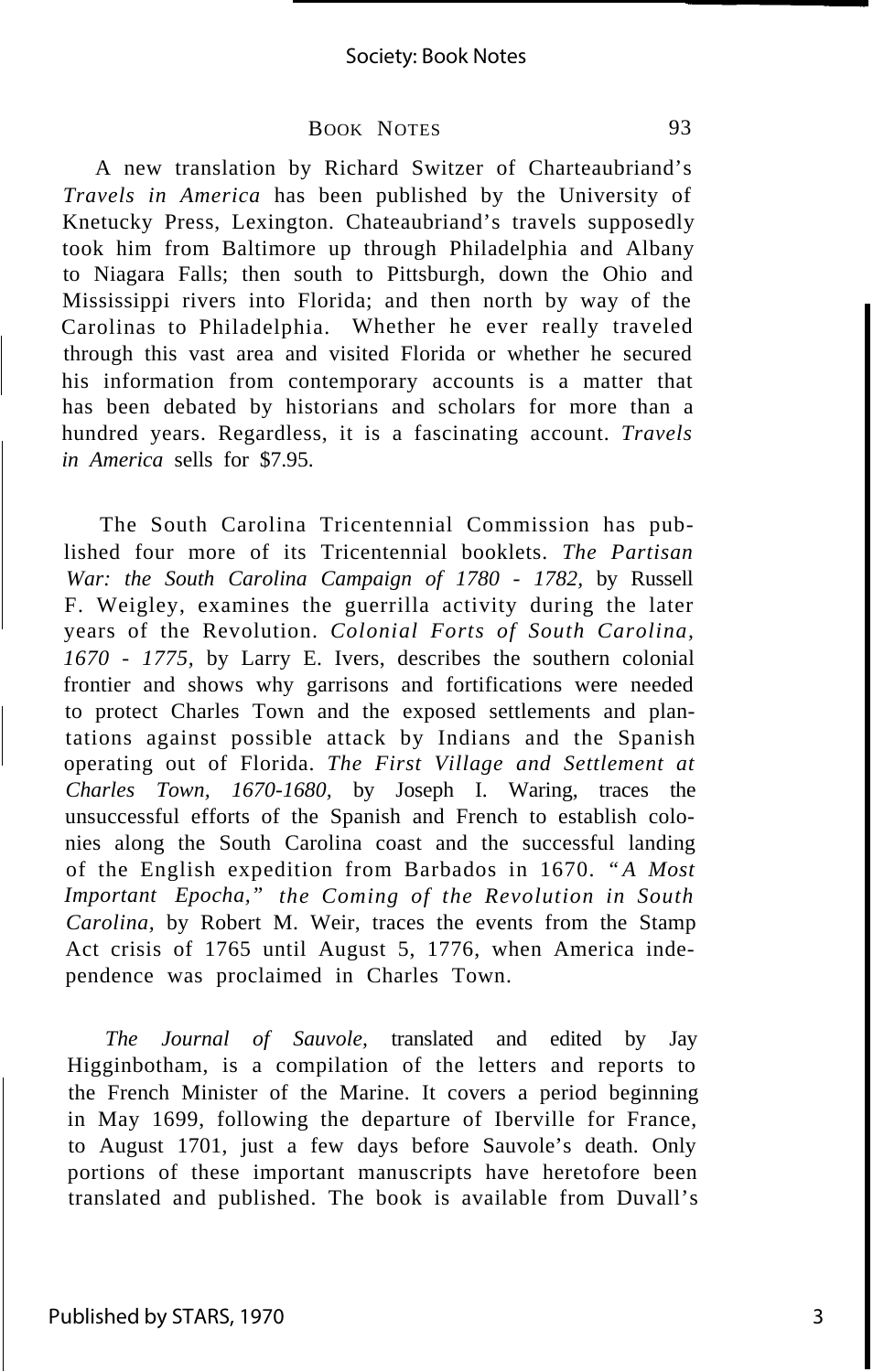#### 94 **FLORIDA HISTORICAL QUARTERLY**

Books, P. O. Box 1178, Pascagoula, Mississippi 39567. It sells for \$5.95.

*Land That Our Fathers Plowed,* compiled and edited by David B. Greenberg, is a compilation of contemporary accounts by pioneer settlers. Of particular interest to Floridians are the two letters describing the activities of a Leon County plantation before the Civil War. This book, published by University of Oklahoma Press, sells for \$7.95.

The Cherokee Publishing Company, P. O. Box 683, Atlanta, Georgia 30301, is making available in reprint editions important out-of-print books on the history of Georgia and the South. *The Most Delightful Golden Islands* by Sir Robert Montgomery and John Barnwell was first published in the eighteenth century. It describes the proposed but never established Margravate of Azilia between the Savannah and Altamaha rivers. No settlers were ever sent to Azilia, but its concept to act as a buffer colony against Spanish Florida was later accepted by the Trustees who established the Georgia colony in 1732. This volume sells for \$5.00. The introduction is by Kenneth Coleman of the University of Georgia. *The History of Georgia* by Hugh M'Call was originally published in two volumes and was reprinted in an abridged form in 1909. A reprint of the 1909 edition is now available from the Cherokee Publishing Company. M'Call, sometimes referred to as "Georgia's first historian," traces Georgia's history from its founding through the American Revolution. The reprint sells for \$25.00. *A Gazetteer of Georgia* by Adiel Sherwood is a reprint of the 1860 Atlanta edition. Sherwood arrived in Georgia in 1818, and spent several years teaching school and serving as a Baptist misionary. His was a pioneering effort to compile a compendium of information about Georgia. This book sells for \$10.00. *A History of Savannah and South Georgia* by William Harden covers the period from the founding of Savannah through its sesquicentennial in 1883. This reprint volume sells for \$20.00.

The revised paperback edition of James W. Silver's *Mississippi: The Closed Society,* which was reviewed in the *Florida Historical Quarterly* (Volume XLIV) in January 1966, includes a new preface by the author and an added section entitled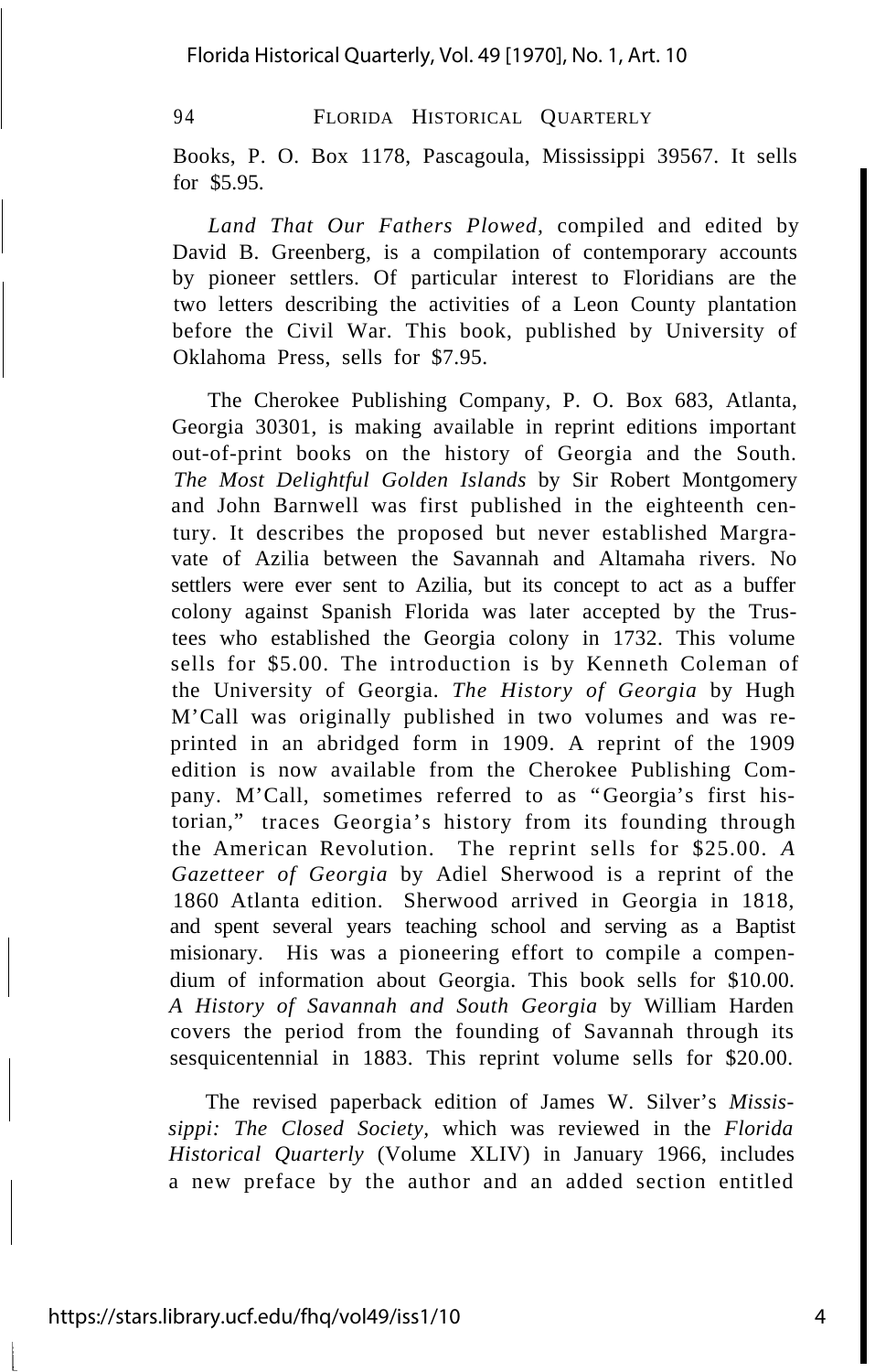#### Society: Book Notes

#### BOOK NOTES 95

"Revolution Begins in the Closed Society." Published by Harcourt, Brace & World, Inc., New York, the book sells for \$2.65.

*Reconstruction: The Ending of the Civil War* by Avery Craven is available in a paperback edition. According to Craven the Civil War did not end at Appomattox and Lee's surrender only marked the abandonment of organized armed resistance. His book examines the continuation of the struggle through the controversial election of 1876 and the seating of Rutherford B. Hayes as President of the United States. Holt, Rinehart and Winston, New York, lists this for \$3.95.

*The Changing South* is a collection of essays edited by Raymond W. Mack. Published by Albine Publishing Company, it sells for \$2.45. All the essays appeared originally in *Trans-Action Magazine.* They examine a variety of southern "issues and problems," all the way from "Is the White Southerner Ready For Equality?" to a statistical analysis of "How Southern Children Felt About [Martin Luther] King's Death."

In 1927 Arthur Preston Whitaker published his classic study, *The Spanish-American Frontier: 1783 - 1795, The Westward Movement and the Spanish Retreat in the Mississippi Valley.* It has now been republished as a paperback by the University of Nebraska Press in their Bison Book series. It sells for \$1.95.

Four new volumes in the Southern Literary Classics Series, published by the University of North Carolina Press at Chapel Hill, have been released. *The Planter's Northern Bride* by Caroline Lee Hentz is of special interest to Floridians. She and her husband, Dr. Charles A. Hentz, lived for several years in Marianna, and Mrs. Hentz died there on February 11, 1856. Mrs. Caroline Mays Brevard, another Floridian, is Mrs. Hentz's biographer. *The Planter's Northern Bride* has often been called the southern counterpart of *Uncle Tom's Cabin,* and apparently Mrs. Hentz was deliberately attempting to counter Mrs. Stowe's arguments on slavery. Rhoda Coleman Ellison has written the introduction to this edition of Mrs. Hentz's book. It lists for \$4.25. The introduction to *The Letters of the British Spy,* by